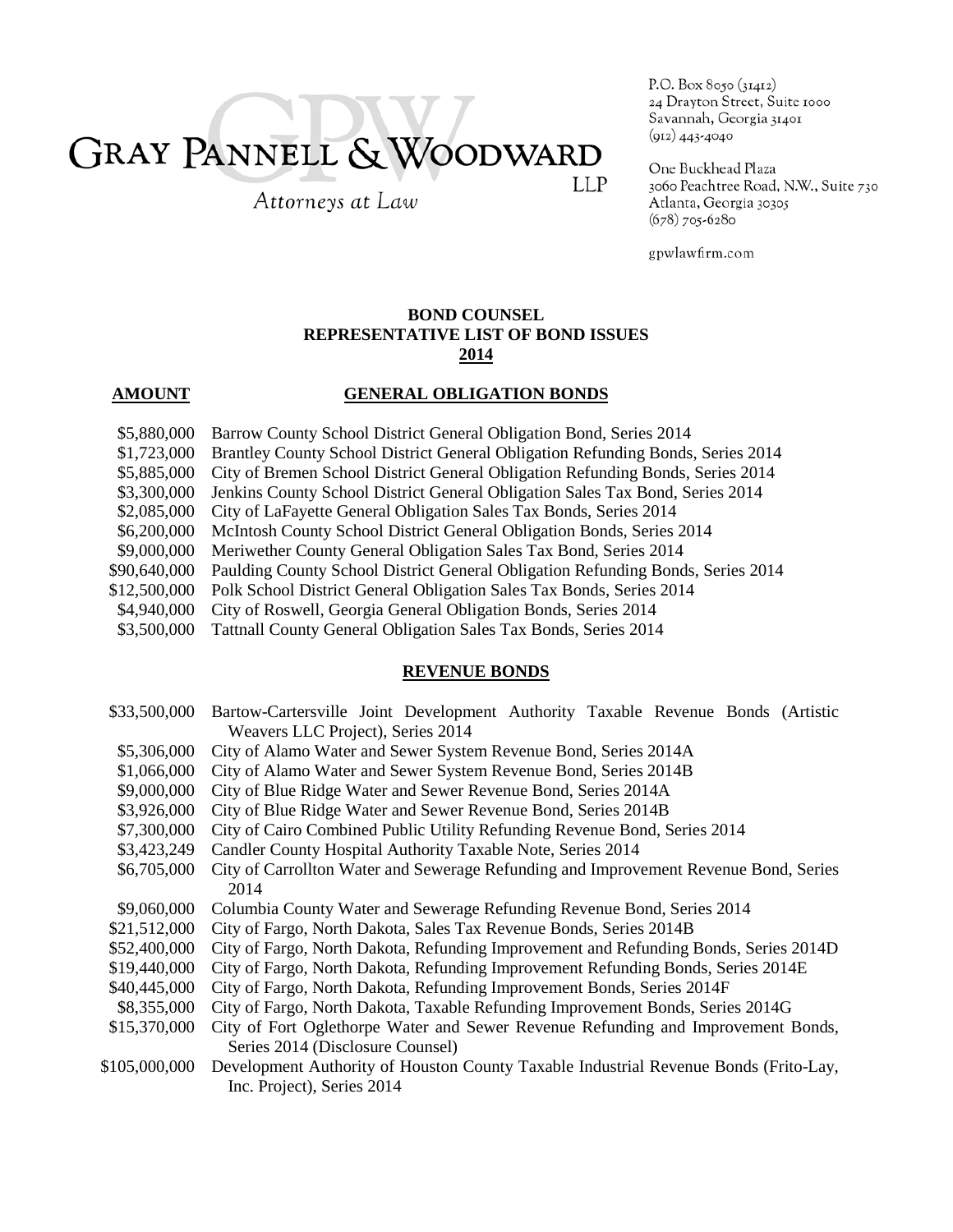- \$16,565,000 Gilmer County Building Authority Refunding Revenue Bonds (Gilmer County Courthouse Project), Series 2014 \$2,110,000 City of Hahira Water and Sewer Refunding Revenue Bond, Series 2014
- \$6,565,000 Haralson County Water Authority Refunding Revenue Bonds, Series 2014 (Bank Counsel)
- \$4,933,000 City of Hazlehurst Water and Sewer System Refunding and Improvement Revenue Bond, Series 2014
- \$3,800,000 Jasper County, South Carolina, Special Source Revenue Bonds, Series 2014 (Jasper County School Project) (UW Counsel)
- \$2,371,243 Reissuance of the Kingsland Development Authority Revenue Bond (Welcome Center Project), Series 2007 (Special Tax Counsel)
- \$4,600,000 Macon-Bibb County Industrial Authority Tax-Exempt Industrial Development Revenue Bond (Bay View Food Products Company and Mr. Chips, Inc. Project), Series 2014A (Company Counsel)
- \$3,400,000 Macon-Bibb County Industrial Authority Taxable Industrial Development Revenue Bond (Bay View Food Products Company and Mr. Chips, Inc. Project), Series 2014B (Company Counsel)
- \$2,000,000 Macon-Bibb County Industrial Authority Taxable Subordinate Industrial Development Revenue Bond (Bay View Food Products Company and Mr. Chips, Inc. Project), Series 2014C (Company Counsel)
- \$3,000,000 Macon-Bibb County Tax Allocation Bond (Second Street TAD-2 Projects), Series 2014
- \$50,000 Macon-Bibb County Tax Allocation Bond (Renaissance TAD-3 Projects), Series 2014
- \$250,000 Macon-Bibb County Tax Allocation Bond (Bibb Mill Center TAD-4 Projects), Series 2014
- \$3,600,000 Paulding County Airport Authority Revenue Bond (Paulding Northwest Atlanta Airport Project), Series 2014
- \$2,820,000 Quitman County Water and Sewerage Authority Refunding Revenue Bond, Series 2014
- \$7,545,055 Rome-Floyd County Development Authority Industrial Development Taxable Revenue Bonds (Syntec Industries, LLC Project), Series 2014
- \$9,970,000 Downtown Savannah Authority Refunding Revenue Bonds (City of Savannah Project), Series 2014
- \$9,840,000 Downtown Savannah Authority Refunding Revenue Bond (Chatham County Projects), Series 2014
- \$39,000,000 City of Sandy Springs Development Authority Taxable Revenue Bonds (Sandy Springs Gateway Owner, LLC Project), Series 2014
- \$65,000,000 City of Sandy Springs Development Authority Taxable Revenue Bonds (JLB Chastain LLC Project), Series 2014
- \$65,000,000 City of Sandy Springs Development Authority Taxable Revenue Bonds (JLB Chastain Phase II LLC Project), Series 2014
- \$17,690,000 City of Savannah Water and Sewer Refunding Revenue Bonds, Series 2014
- \$34,585,000 South Fulton Municipal Regional Water and Sewer Authority Revenue Refunding Bonds, Series 2014 (Underwriter's Counsel)
- \$2,000,000 Tattnall County Industrial Development Authority Industrial Development Revenue Bond (Curry Solar Farm LLC Project), Series 2014
- \$4,000,000 Tattnall County Industrial Development Authority Industrial Development Revenue Bond (Fulton Mill Solar Farm LLC Project), Series 2014
- \$2,735,000 City of Tifton Sewer Refunding Revenue Bond, Series 2014
- \$5,000,000 Toombs County Solid Waste Revenue Bond, Series 2014
- \$7,850,00 City of West Point Water and Sewer Refunding Revenue Bonds, Series 2014
- \$11,500,000 Winder-Barrow Industrial Building Authority Taxable Revenue Bond (Mizuno USA, Inc. Project), Series 2014